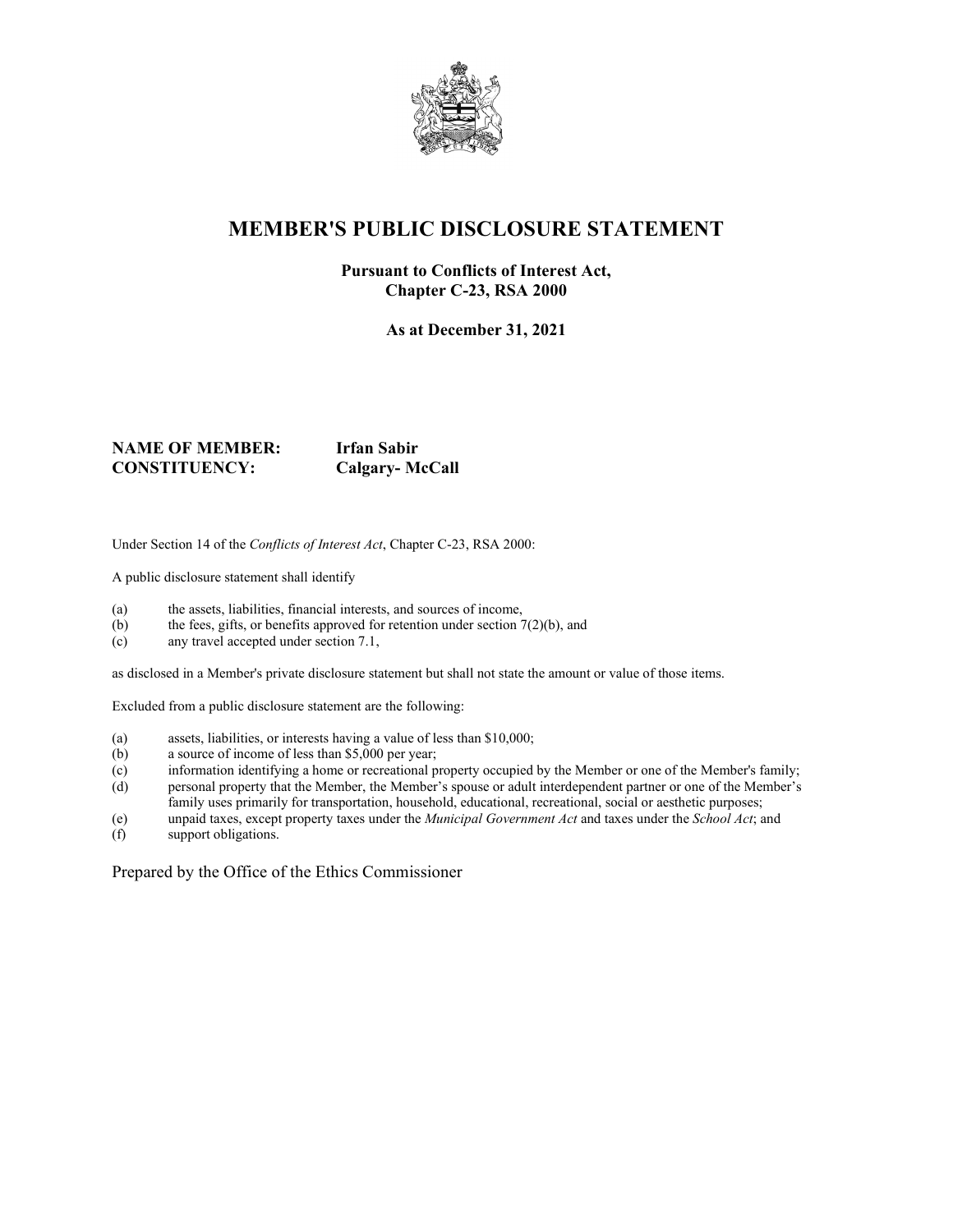### **PUBLIC DISCLOSURE STATEMENT FOR Irfan Sabir**

## **FORM 1: MEMBER (Irfan Sabir)**

| <b>INCOME</b>                                                                                   |                                                                 |
|-------------------------------------------------------------------------------------------------|-----------------------------------------------------------------|
| <b>Source</b>                                                                                   | <b>Nature of Income</b>                                         |
| <b>Province of Alberta</b>                                                                      | MLA Indemnity                                                   |
| <b>ASSETS</b>                                                                                   |                                                                 |
| <b>Real Property</b>                                                                            | Residence                                                       |
| <b>Bank, Trust Company or Other Financial</b><br><b>Institution</b>                             | n/a                                                             |
| <b>Publicly Traded Securities (stocks and bonds)</b><br>and Registered Retirement Savings Plans | n/a                                                             |
| <b>Canada Savings Bonds, Guaranteed</b><br><b>Investment Certificates</b>                       | n/a                                                             |
| <b>Mutual Funds</b>                                                                             | TD Comfort Balanced Portfolio                                   |
| <b>Annuities and Life Insurance Policies</b>                                                    | MLA Group Plan                                                  |
| <b>Pension Rights</b>                                                                           | n/a                                                             |
| <b>Other Assets</b>                                                                             | n/a                                                             |
| <b>Gifts and Personal Benefits</b>                                                              | n/a                                                             |
| <b>Travel on Non-commercial Aircraft</b>                                                        | n/a                                                             |
| <b>LIABILITIES</b>                                                                              |                                                                 |
| <b>Mortgages</b>                                                                                | TD Canada Trust                                                 |
| <b>Loans or Lines of Credit</b>                                                                 | TD, Alberta Student Loan, Canada Student Loan,<br>Toyota Credit |
| <b>Guarantees</b>                                                                               | n/a                                                             |
| Other                                                                                           | n/a                                                             |
| <b>FINANCIAL INTERESTS</b>                                                                      |                                                                 |
| n/a                                                                                             |                                                                 |